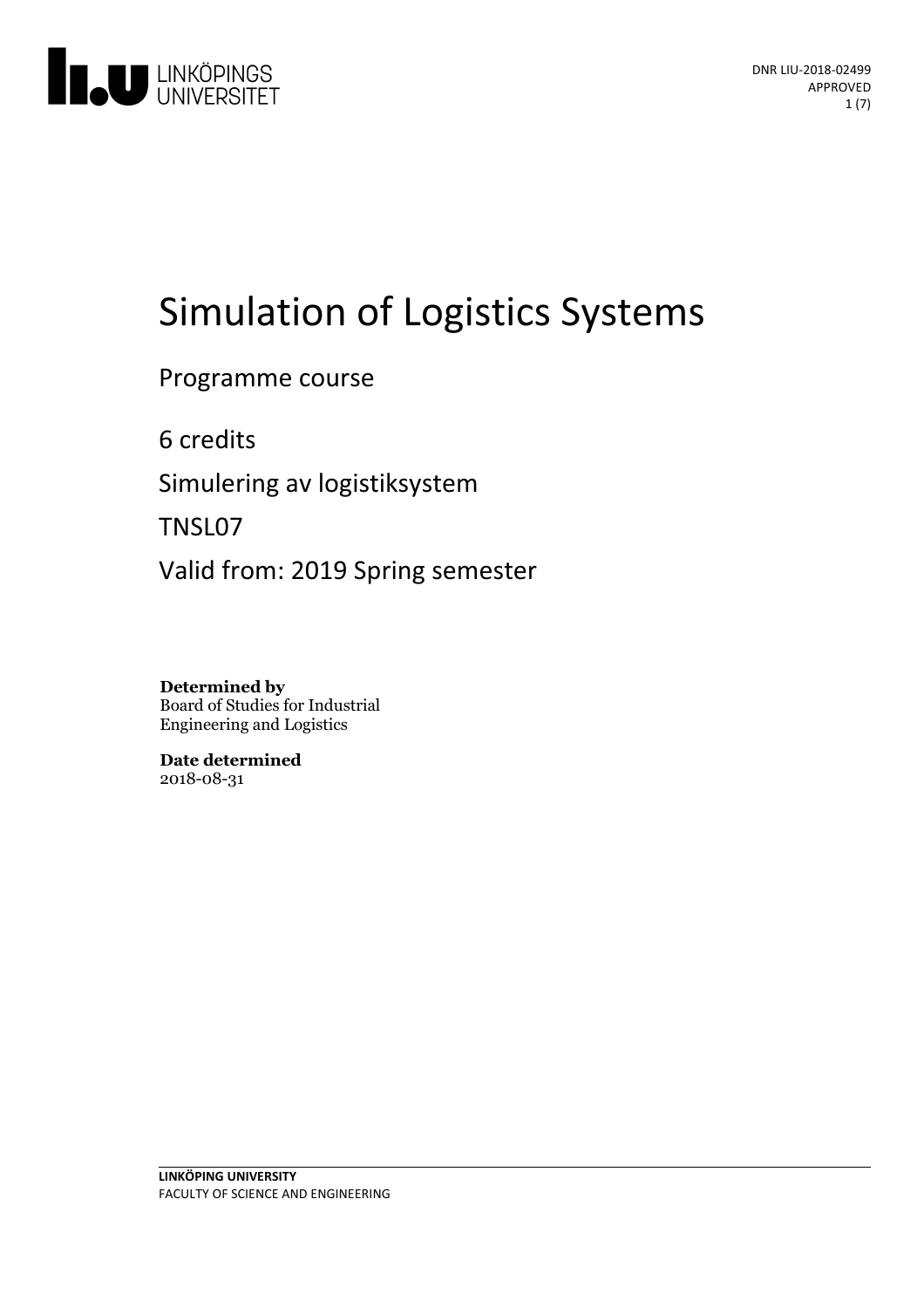Main field of study Logistics

Course level

First cycle

### Advancement level

 $G<sub>2</sub>X$ 

# Course offered for

- Air Transportation and Logistics, Bachelor's Programme
- Civic Logistics, Bachelor's Programme

### Entry requirements

Note: Admission requirements for non-programme students usually also include admission requirements for the programme and threshold requirements for progression within the programme, or corresponding.

# Prerequisites

A course in Statistics and Probability

# Intended learning outcomes

The main goal of this course is to provide students with basic knowledge in discrete-event simulation and its use for the analysis of logistics systems. The course also aims at providing practical experience in simulation modeling. After completion of the course the student will be able to:

- 
- Describe fundamental concepts in discrete-event simulation. List and explain advantages and disadvantages of simulation asanalysis tool.<br>• Model stochastic input data with probability distributions and assess
- quality of input models.<br>• Build simulation models of logistics systems.<br>• Perform analysis with simulation models and draw conclusions from
- 
- stochastic simulations.

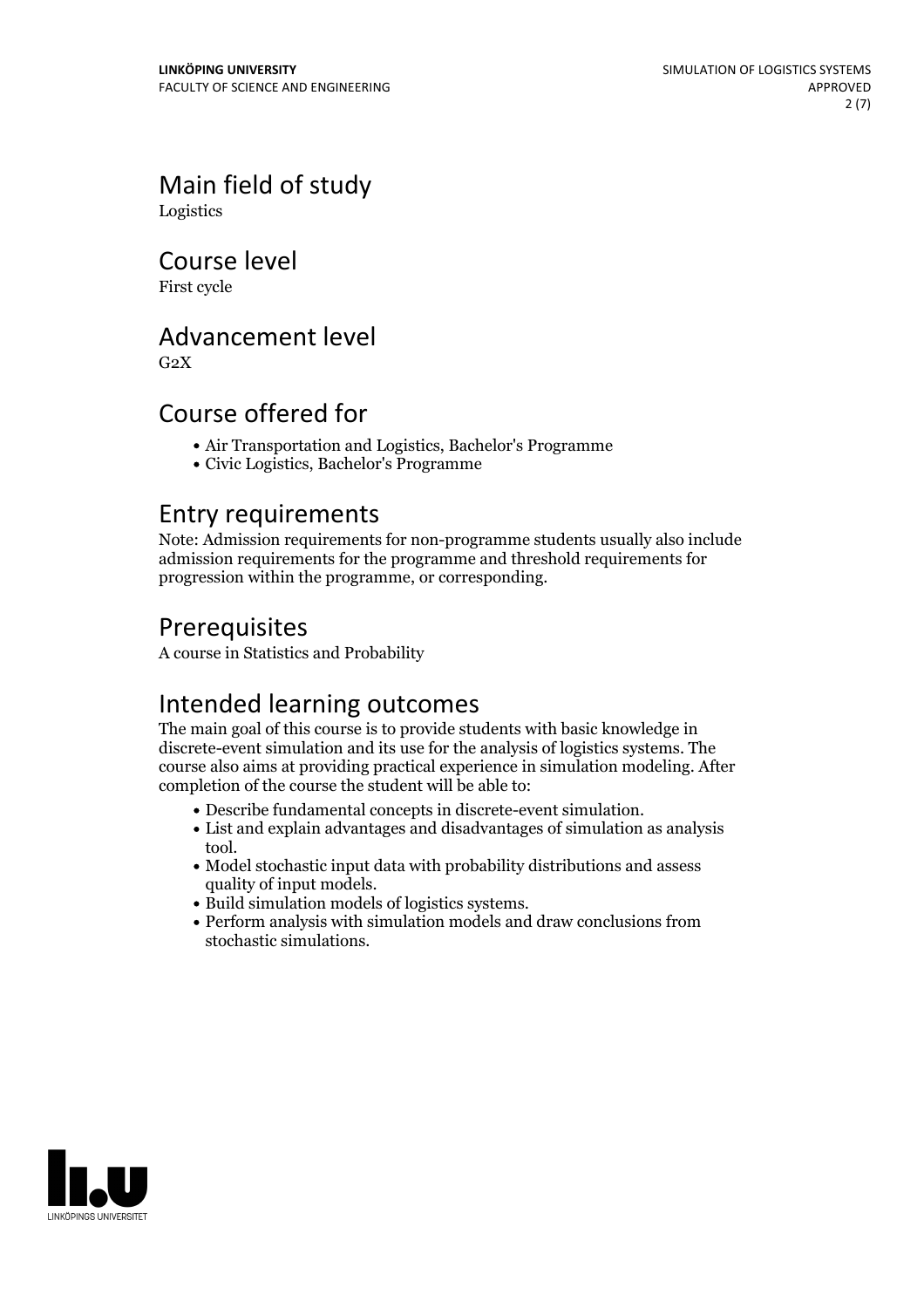### Course content

- 
- $\begin{array}{l} \bullet \text{ Fundamental concepts in dynamic discrete-event simulation.}\\ \bullet \text{ Setting up a simulation study. Steps in a simulation study.}\\ \bullet \text{ Input modelling.}\\ \bullet \text{ Verification and validation of simulation models.}\\ \bullet \text{ Experimentation and output analysis.}\\ \bullet \text{ Simulation software. Modeling in ARENA.}\\ \bullet \text{ Applications of simulation. Simulation of logistics systems.} \end{array}$
- 
- 
- 
- 
- 

# Teaching and working methods

The course consists of lectures and computer labs.

# Examination

| TEN1 | Written examination | 3 credits | U, 3, 4, 5 |
|------|---------------------|-----------|------------|
| LAB1 | Laboratory work     | 3 credits | U.G        |

# Grades

Four-grade scale, LiU, U, 3, 4, 5

### Department

Institutionen för teknik och naturvetenskap

# Director of Studies or equivalent

Erik Bergfeldt

# Examiner

Krisjanis Steins

### Education components

Preliminary scheduled hours: 58 h Recommended self-study hours: 102 h

# Course literature

### **Books**

Kelton, W. David, Sadowski, Randall P., Zupick, Nancy B., (2015) *Simulation with Arena* Sixth edition, International edition. McGraw-Hill Education

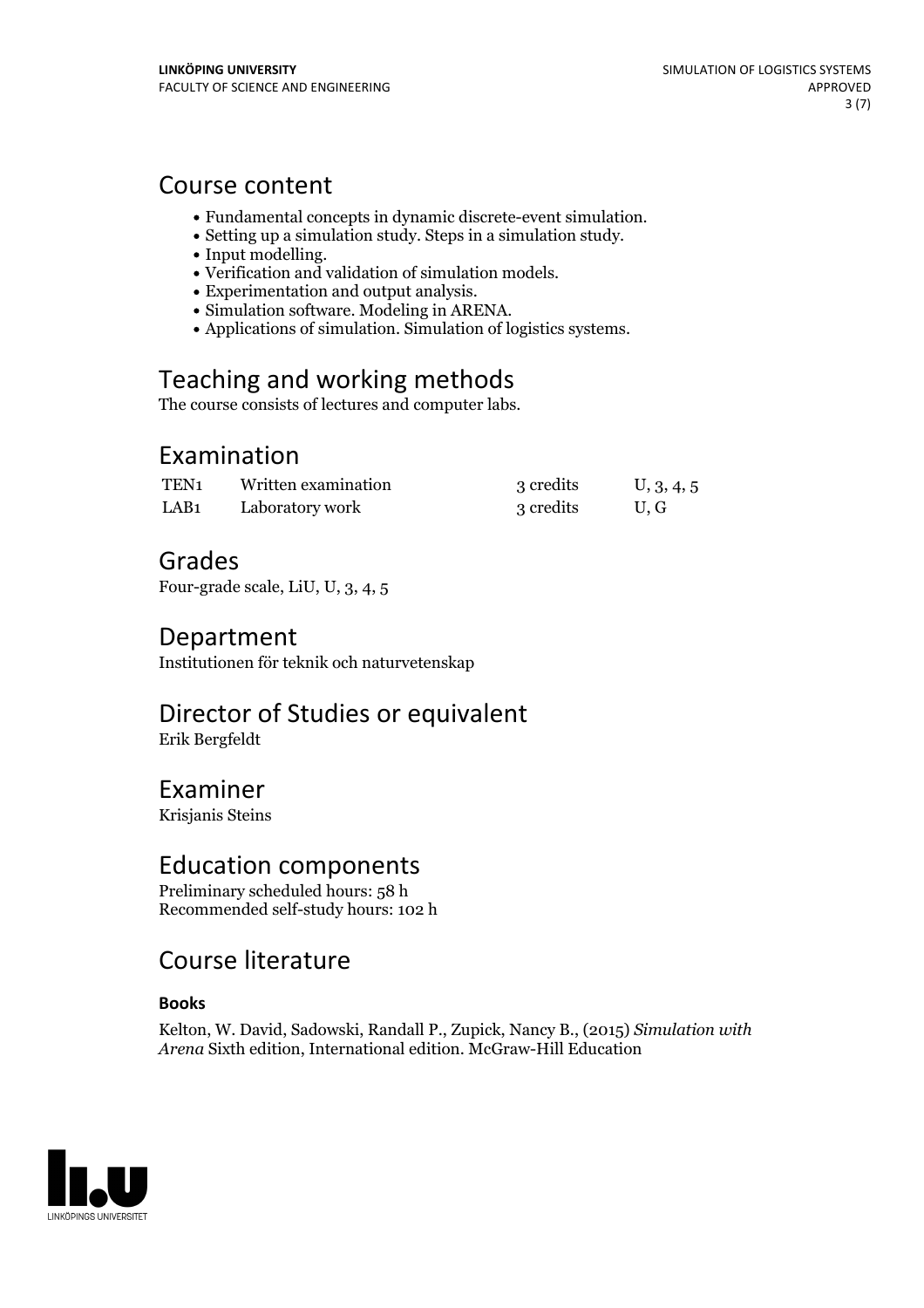# **Common rules**

### **Course syllabus**

A syllabus has been established for each course. The syllabus specifies the aim and contents of the course, and the prior knowledge that a student must have in order to be able to benefit from the course.

### **Timetabling**

Courses are timetabled after a decision has been made for this course concerning its assignment to a timetable module. A central timetable is not drawn up for courses with fewer than five participants. Most project courses do not have a central timetable.

### **Interrupting a course**

The vice-chancellor's decision concerning regulations for registration, deregistration and reporting results (Dnr LiU-2015-01241) states that interruptions in study are to be recorded in Ladok. Thus, all students who do not participate in a course for which they have registered must record the interruption, such that the registration on the course can be removed. Deregistration from <sup>a</sup> course is carried outusing <sup>a</sup> web-based form: www.lith.liu.se/for-studenter/kurskomplettering?l=sv.

### **Cancelled courses**

Courses with few participants (fewer than 10) may be cancelled or organised in a manner that differs from that stated in the course syllabus. The board of studies is to deliberate and decide whether a course is to be cancelled orchanged from the course syllabus.

### **Regulations relatingto examinations and examiners**

Details are given in a decision in the university's rule book: http://styrdokument.liu.se/Regelsamling/VisaBeslut/622678.

### **Forms of examination**

### **Examination**

Written and oral examinations are held at least three times a year: once immediately after the end of the course, once in August, and once (usually) in one of the re-examination periods. Examinations held at other times are to follow a decision of the board of studies.

Principles for examination scheduling for courses that follow the study periods:

courses given in VT1 are examined for the first time in March, with re-

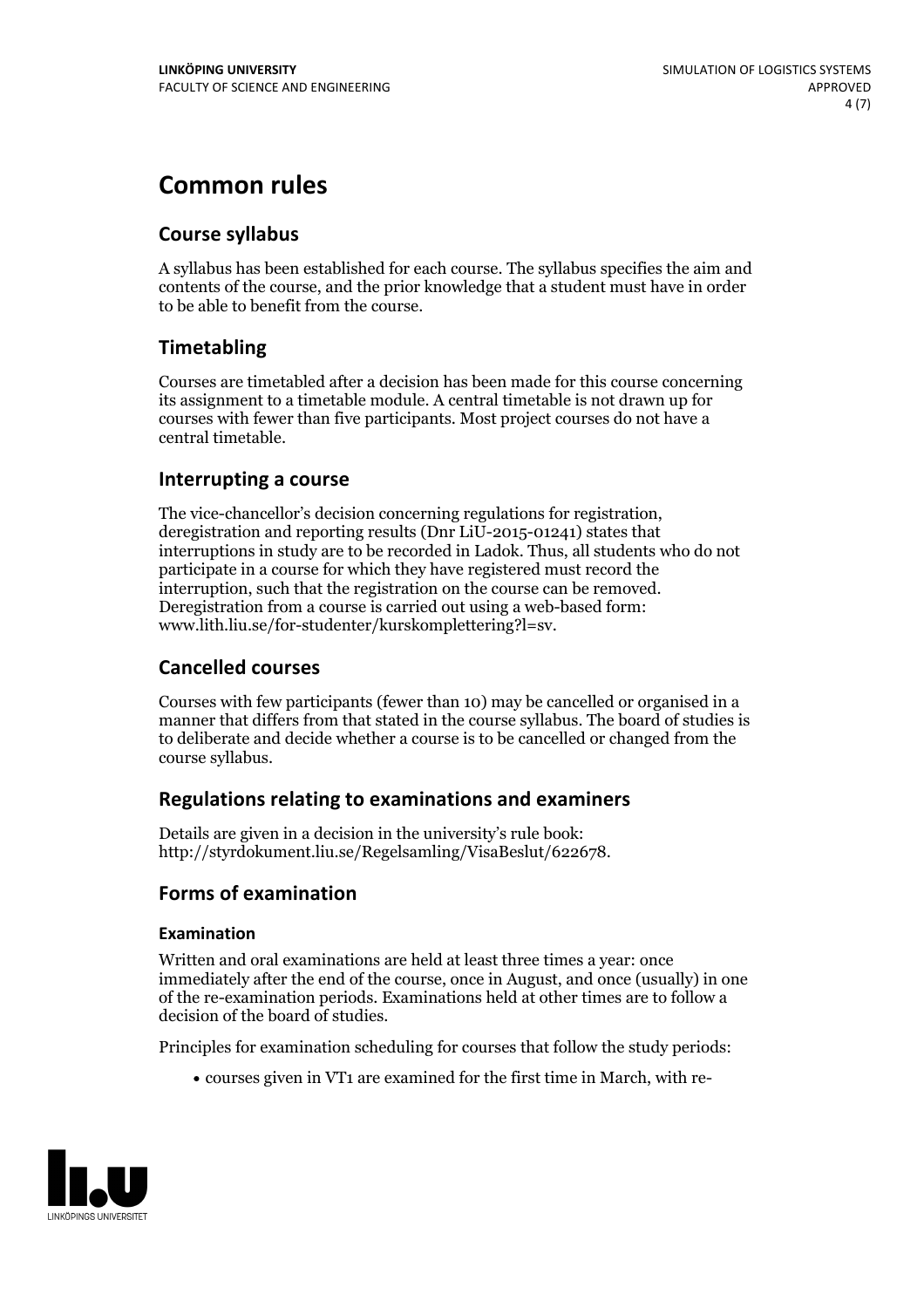examination in June and August

- courses given in VT2 are examined for the first time in May, with re-examination in August and October
- courses given in HT1 are examined for the first time in October, with re-examination in January and August
- courses given in HT2 are examined for the first time in January, with re-examination at Easter and in August.

The examination schedule is based on the structure of timetable modules, but there may be deviations from this, mainly in the case of courses that are studied and examined for several programmes and in lower grades (i.e. 1 and 2).

- Examinations for courses that the board of studies has decided are to be held in alternate years are held only three times during the year in which
- the course is given.<br>• Examinations for courses that are cancelled or rescheduled such that they are not given in one or several years are held three times during the year that immediately follows the course, with examination scheduling that corresponds to the scheduling that was in force before the course was cancelled or rescheduled.<br>• If teaching is no longer given for a course, three examination occurrences
- are held during the immediately subsequent year, while examinations are at the same time held for any replacement course that is given, or alternatively in association with other re-examination opportunities. Furthermore, an examination is held on one further occasion during the next subsequent year, unless the board of studies determines otherwise.<br>• If a course is given during several periods of the year (for programmes, or
- on different occasions for different programmes) the board orboards of studies determine together the scheduling and frequency of re-examination occasions.

#### **Registration for examination**

In order to take an examination, a student must register in advance at the Student Portal during the registration period, which opens 30 days before the date of the examination and closes 10 days before it. Candidates are informed of the location of the examination by email, four days in advance. Students who have not registered for an examination run the risk of being refused admittance to the examination, if space is not available.

Symbols used in the examination registration system:

- \*\* denotes that the examination is being given for the penultimate time.
- \* denotes that the examination is being given for the last time.

#### **Code of conduct for students during examinations**

Details are given in a decision in the university's rule book: http://styrdokument.liu.se/Regelsamling/VisaBeslut/622682.

#### **Retakes for higher grade**

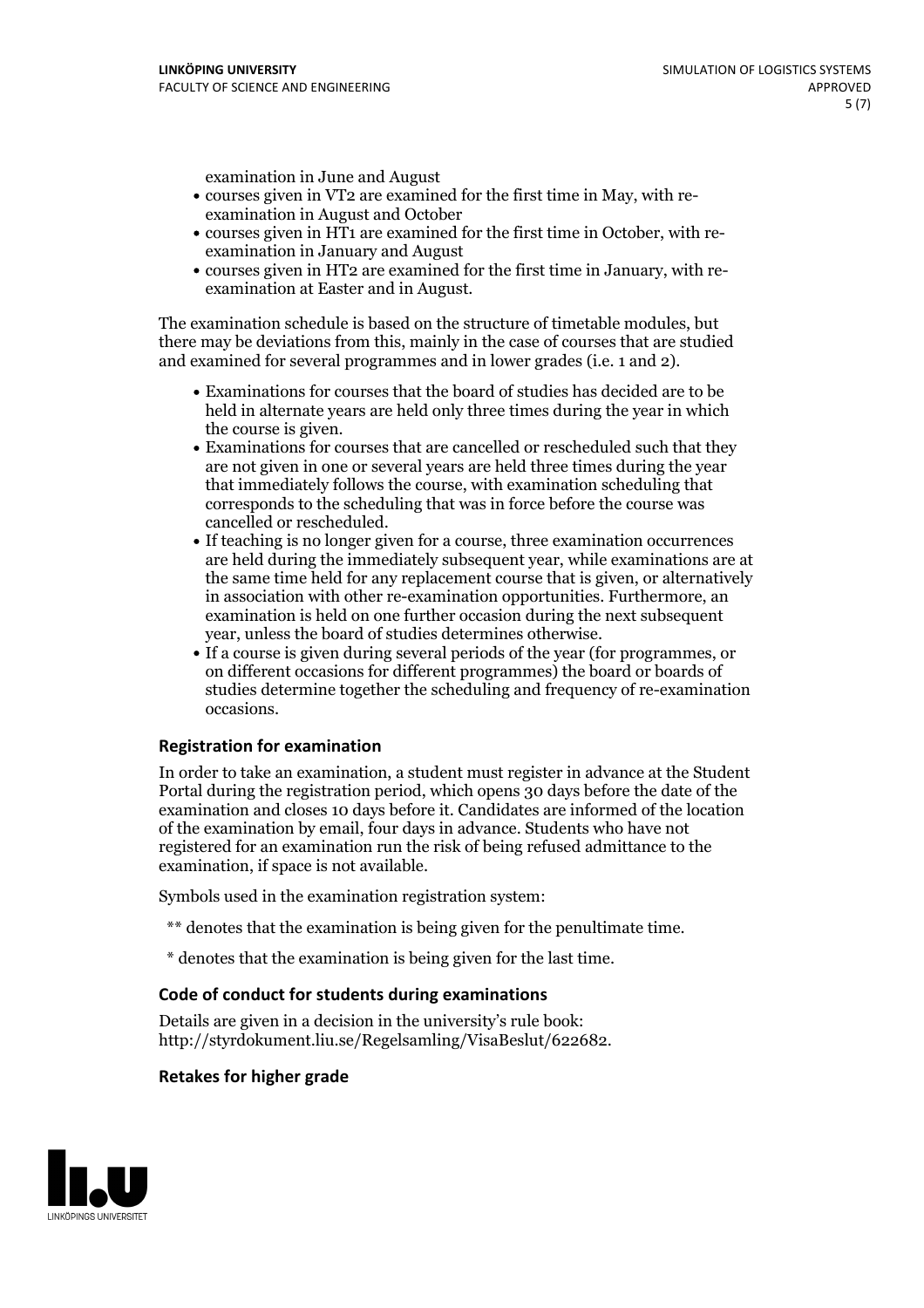Students at the Institute of Technology at LiU have the right to retake written examinations and computer-based examinations in an attempt to achieve a higher grade. This is valid for all examination components with code "TEN" and "DAT". The same right may not be exercised for other examination components, unless otherwise specified in the course syllabus.

#### **Retakes of other forms of examination**

Regulations concerning retakes of other forms of examination than written examinations and computer-based examinations are given in the LiU regulations for examinations and examiners, http://styrdokument.liu.se/Regelsamling/VisaBeslut/622678.

#### **Plagiarism**

For examinations that involve the writing of reports, in cases in which it can be assumed that the student has had access to other sources (such as during project work, writing essays, etc.), the material submitted must be prepared in accordance with principles for acceptable practice when referring to sources (references or quotations for which the source is specified) when the text, images, ideas, data, etc. of other people are used. It is also to be made clear whether the author has reused his or her own text, images, ideas, data, etc. from previous examinations.

A failure to specify such sources may be regarded as attempted deception during examination.

#### **Attempts to cheat**

In the event of <sup>a</sup> suspected attempt by <sup>a</sup> student to cheat during an examination, or when study performance is to be assessed as specified in Chapter <sup>10</sup> of the Higher Education Ordinance, the examiner is to report this to the disciplinary board of the university. Possible consequences for the student are suspension from study and a formal warning. More information is available at https://www.student.liu.se/studenttjanster/lagar-regler-rattigheter?l=sv.

#### **Grades**

The grades that are preferably to be used are Fail (U), Pass (3), Pass not without distinction  $(4)$  and Pass with distinction  $(5)$ . Courses under the auspices of the faculty board of the Faculty of Science and Engineering (Institute of Technology) are to be given special attention in this regard.

- 1. Grades U, 3, 4, 5 are to be awarded for courses that have written
- examinations. 2. Grades Fail (U) and Pass (G) may be awarded for courses with <sup>a</sup> large degree of practical components such as laboratory work, project work and group work.

#### **Examination components**

- 
- 1. Grades U, 3, 4, <sup>5</sup> are to be awarded for written examinations (TEN). 2. Grades Fail (U) and Pass (G) are to be used for undergraduate projects and other independent work.